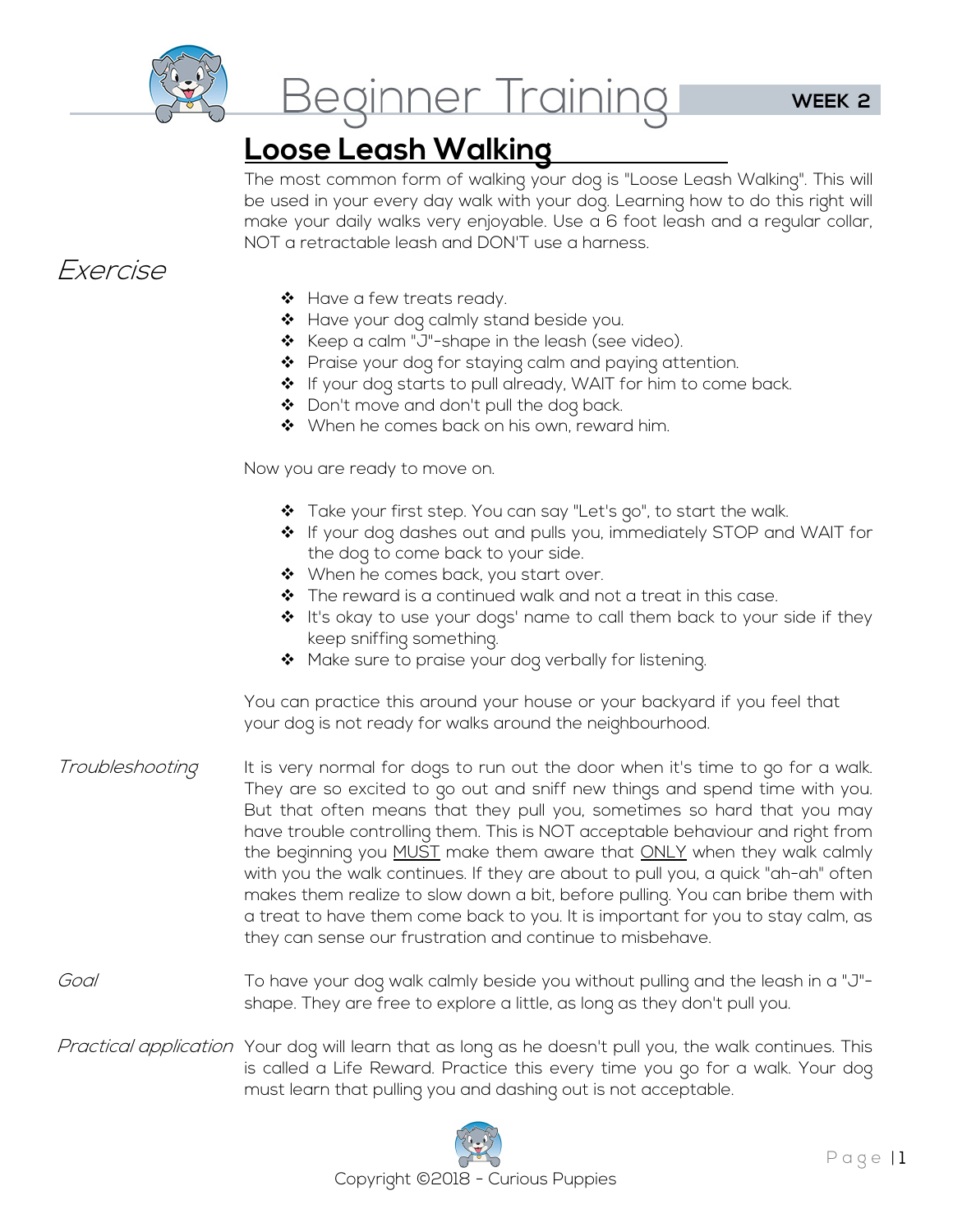

**Wait**  Making your dog wait when you open the door or when you cross the road and similar situations will help keeping your dog safe. Waiting means: Not yet but soon, till I release you.

## Exercise

- $\clubsuit$  Have your dog on his leash and get ready for a walk outside.
- ◆ At the door, make your dog sit.
- Tell him to "Wait".
- $\clubsuit$  Calmly open the door. If the dog moves, close the door and say "Wait".
- ❖ Try opening the door again. Your dog MUST stay sitting when the door opens. You can use "ah-ah".
- $\clubsuit$  Only when the dog stays sitting you step outside. It's important you step out first, you are the alpha.
- \* Release your dog with your release command. You can use "Let's go", "OK", "Come on" etc. The reward is to continue for a walk.

Now you are going to practice Loose Leash Walking again, but now you are going to make your dog sit and wait at the curb before you cross the road.

- ❖ When you want to cross the road have your dog sit at the curb.
- \* Tell your dog "Wait", your dog must stay in the sit position.
- ◆ Wait a few seconds.
- ◆ Now tell your dog "Watch me" and have him look at your eyes for permission.
- ◆ Check the road for traffic.
- ❖ When it is safe tell your dog "Let's go" and cross the road.
- Troubleshooting It is very normal for most dogs to be super excited to go for a walk and may have a hard time focussing on sitting at the door. You may have to get them to sit by using a treat. They will learn quickly to sit and wait, because the only way you go for a walk is when they sit first. As soon as they move you may have to use "ah-ah" to keep their bum on the ground.
- Goal Your dog must sit before you open the door. As the door opens up, they must wait and not get up till you go through the door first and release them. Secondly they must sit at the curb and wait for your command before crossing the road.
- Practical application It is very normal for most dogs, when you go out for a walk, that they want to go through the door before you. You are the alpha and they come after you. They will learn to respect you by making them sit and wait at the door. You are setting up a boundary and provide a structure. Your dog learns not to run out the door and keeps your dog safe. At the curb your dog will learn to stay off the road unless you direct them.